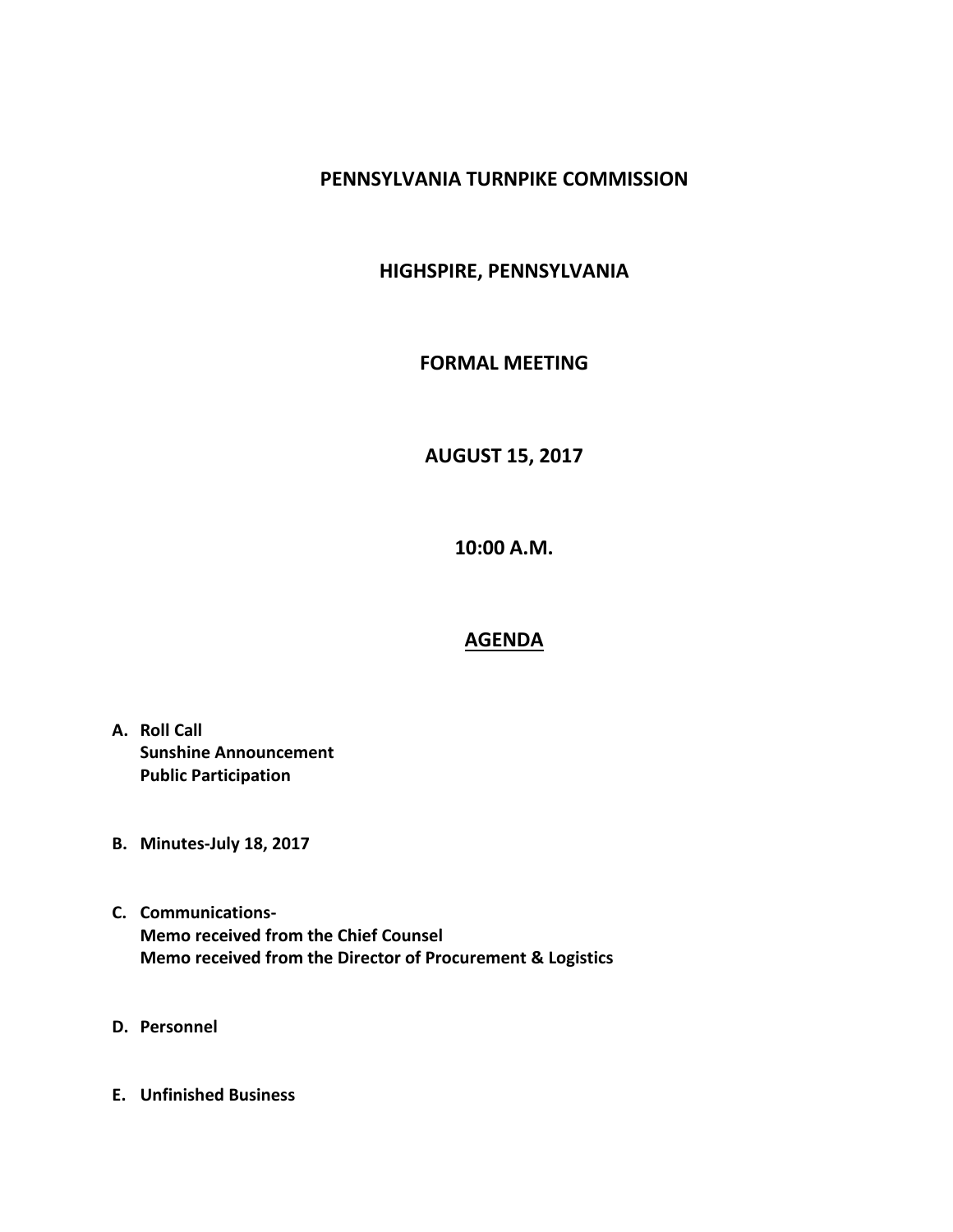- **1. Adopt the revisions to Policy 3.07, Workplace Violence, to reflect operational and procedural changes.**
- **2. Approve the negotiation and execution of the Agreements and Amendments for the items listed in memos "a" through "l":**
	- **a. Assignment of the Lease Agreement between the Commission and Sunoco LP, dated February 2, 2007 to 7-Eleven, due to Sunoco's sale of approximately 1, 110 convenience stores to 7-Eleven, including the 17 Service Plaza A-Plus convenience stores along the Turnpike;**
	- **b. Amendment to our agreement with AAA Northampton County, Inc. for E-ZPass distribution, exercising the option to renew the agreement for an additional year;**
	- **c. Amendment to our agreement with Giant Food Stores, LLC for E-ZPass distribution, exercising the option to renew the agreement for an additional year;**
	- **d. Amendment to our agreement with Milford Answering Bureau, Inc. d/b/a Pike County Licensing for E-ZPass distribution, exercising the option to renew the agreement for an additional year;**
	- **e. Amendment to our agreement with John's Driving School and Auto Tags, Inc. for E-ZPass distribution, exercising the option to renew the agreement for an additional year;**
	- **f. Amendment to our agreement with Notary & Copy Stop, Inc. for E-ZPass distribution, exercising the option to renew the agreement for an additional year;**
	- **g. Amendment to our agreement with D & B Quick Notary and Messenger Service for E-ZPass distribution, exercising the option to renew the agreement for an additional year;**
	- **h. Amendment to our agreement with A & S Katz, LLC for E-ZPass distribution, exercising the option to renew the agreement for an additional year;**
	- **i. Reimbursement Agreement with Norfolk Southern Railroad to reimburse the railroad the cost for engineering and protective services necessary for repairs to Bridge NB-327 at MP A51.76; at a not-to-exceed amount of \$100,000.00;**
	- **j. Release and Settlement Agreement with Elizabeth Allum, and authorize payment of the settled amount;**
	- **k. Assignment Agreement with IJN Inc, (d/b/a Beth's Barricades), to assign its agreements and Purchase Orders for smart work zone systems for the I-276/I-95 Interchange Project and the total reconstruction project from MP A26.00 to MP A31.00, to RoadSafe Traffic Systems, Inc., due to the sale of IJN, Inc. to RoadSafe Traffic Systems, Inc.;**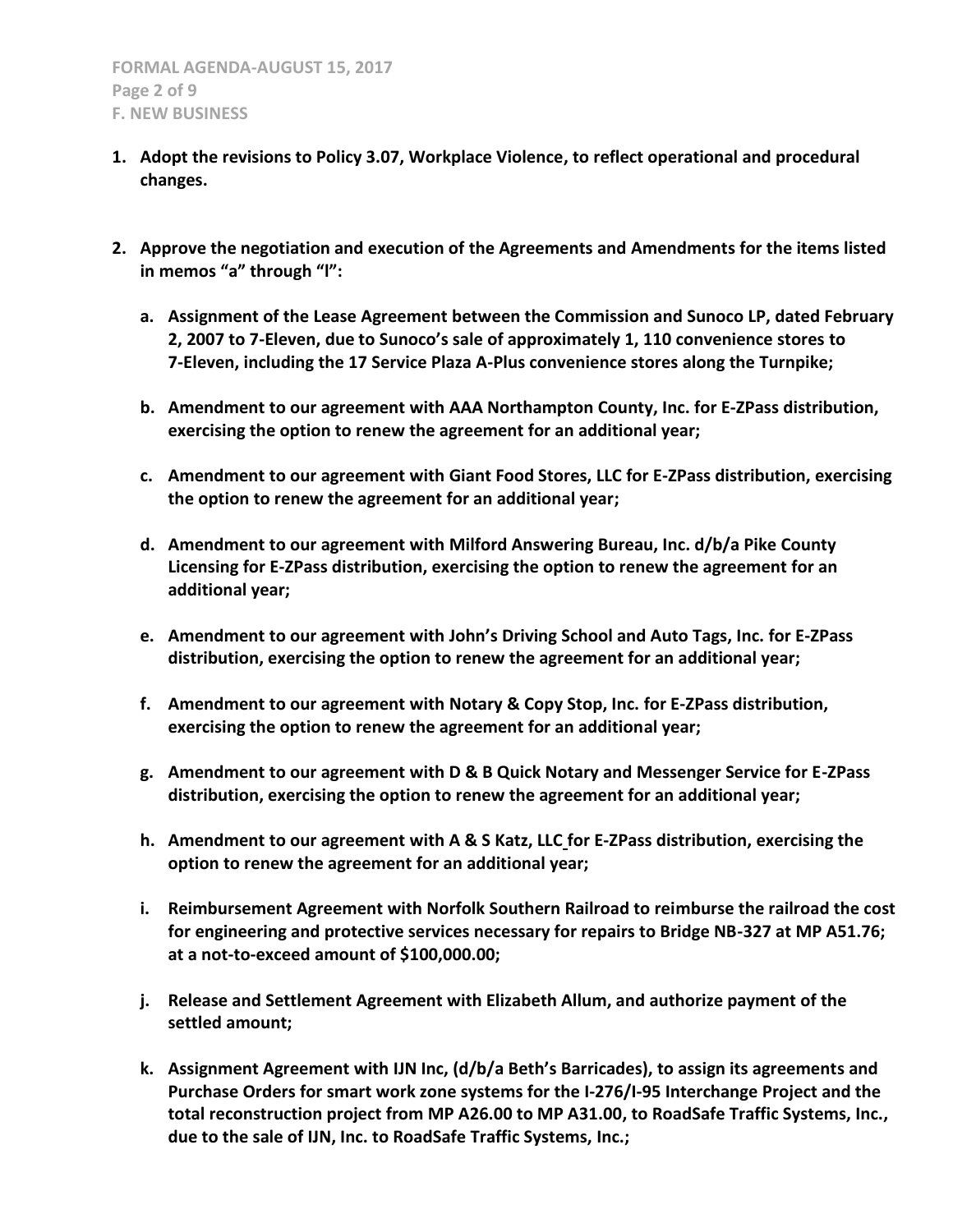- **l. Interagency Agreement with the Pennsylvania Department of State (DOS) for the DOS to provide facilities and hearing officers to conduct administrative proceedings for toll violations as set forth in Act 165 of 2016.**
- **3. Approve the Right-of-Way Requests for the items listed in memos "a" through "o":**
	- **a. Adopt the proposed Property Acquisition Resolution for Right-of-Way #14126 (James J. & Cheryl L. Bowman, and Big Sand Drilling Company, Inc.), a partial take parcel necessary for construction of the Southern Beltway, Rt. 22 to I-79, by authorizing payment of Estimated Just Compensation in the amount of \$171,700.00 to Babst, Calland, Clements and Zomnir P.C., escrow agent; and authorize payment of additional statutory damages as calculated by the Right-of-Way Administrator and approved by the Chief Counsel;**
	- **b. Acquisition of Right-of-Way #17971-4 (Fairfield Southpointe, L.P.-owner; Pittsburgh Stone and Waterscapes, LLC-tenant), a partial take parcel necessary for construction of the Southern Beltway, US 22 to I-79, by authorizing payment of \$3,000.00 representing moving payment to Pittsburgh Stone and Waterscapes, LLC; authorize the appropriate Commission officials to execute the Settlement Agreement and other documents that may be required for closing; and authorize payment of additional statutory damages as calculated by the Right-of-Way Administrator and approved by the Chief Counsel;**
	- **c. Acquisition of Right-of-Way #1034-A1 (Heartland Group, Inc.), a partial take parcel necessary for the reconstruction of Bridge B-502 at MP 110.12 by authorizing payment of \$30,000.00 representing fair market value to Heartland Group, Inc.; authorize the appropriate Commission officials to execute the Agreement of Sale and other documents as may be required for closing; authorize payment of additional statutory damages as calculated by the Right-of-Way Administrator and approved by the Chief Counsel; and payment of the fair market value is contingent upon the delivery of a deed as prepared by the Legal Department;**
	- **d. Acquisition of Right-of-Way #14079-W (Gerald R. Bahnak, and Fernando A. & Patricia Polimadei), a total take parcel necessary for the total reconstruction project from MP 49.00 to MP 53.00 by authorizing payment of \$49,506.84 representing fair market value, pro-rated taxes and recording fees to ARROW Land Solutions, LLC, escrow agent; authorize the appropriate Commission officials to execute the Agreement of Sale and other documents that may be required for closing; authorize payment of additional statutory damages as calculated by the Right-of-Way Administrator and approved by the Chief Counsel; and payment of damages to the property owners is contingent upon their delivery of a deed as prepared by the Legal Department;**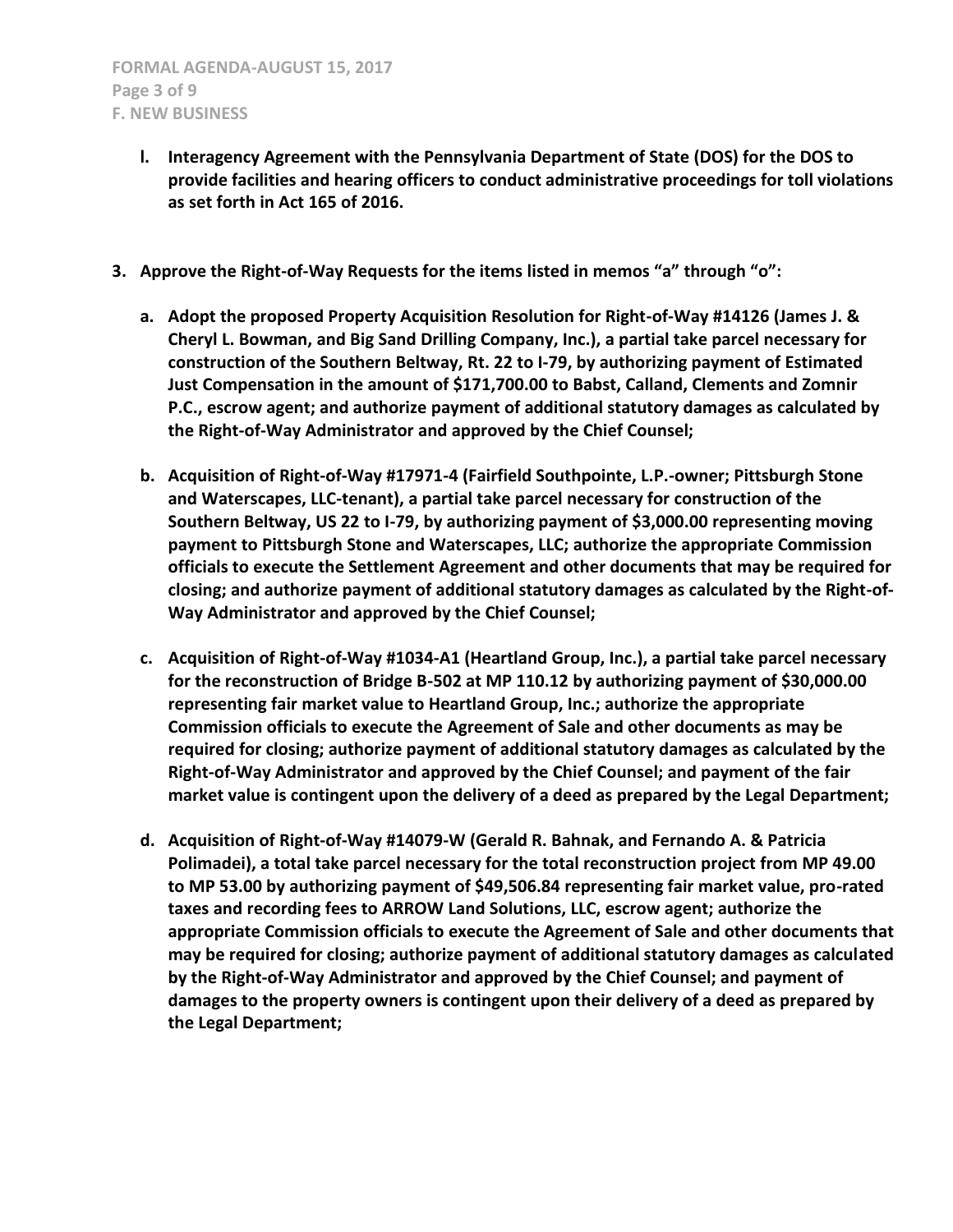- **e. Adopt the proposed Property Acquisition Resolution for Right-of-Way #1104-C (Paul Francis Will, Audrey Marie Benning, Mary Alice Hobson, John J. Will, Nancy T. Trentini, Donna L. Suder, Gail E. Will, Eugene T. Will, Henry G. Will, Edward C. Will, Patrick S. Will, Kevin R. Will, Ronald H. Will, and Virginia A. Lambert); a partial take parcel necessary for the total reconstruction project from MP 129.00 to MP 133.00 by authorizing payment of \$7,000.00 representing estimated just compensation payable to counsel named at a later date; and authorize payment of additional statutory damages as calculated by the Right-of-Way Administrator and approved by the Chief Counsel;**
- **f. Acquisition of Right-of-Way #14079-RJ (Michael McDonough), a total take parcel necessary for the total reconstruction project from MP 49.00 to MP 53.00 by authorizing payment of \$102,455.64 representing fair market value, pro-rated taxes and recording fees to ARROW Land Solutions, LLC, escrow agent; authorize the appropriate Commission officials to execute the Agreement of Sale and other documents that may be required for closing; authorize payment of additional statutory damages as calculated by the Right-of-Way Administrator and approved by the Chief Counsel; and payment of damages to the property owners is contingent upon their delivery of a deed as prepared by the Legal Department;**
- **g. Acquisition of Right-of-Way #14079-RF (Eugene J. Hayhurst), a total take parcel necessary for the total reconstruction project from MP 49.00 to MP 53.00 by authorizing payment of \$86,483.66 representing fair market value, pro-rated taxes, recording fees, housing supplement and closing costs to ARROW Land Solutions, LLC, escrow agent; authorize the appropriate Commission officials to execute the Agreement of Sale and other documents that may be required for closing; authorize payment of additional statutory damages as calculated by the Right-of-Way Administrator and approved by the Chief Counsel and payment of damages to the property owner is contingent upon his delivery of a deed as prepared by the Legal Department;**
- **h. Settlement of Right-of-Way #17965 (George A. & Miriam M. Siders d/b/a M&G Construction), a total take parcel necessary for construction of the Southern Beltway, US 22 to I-79 by authorizing payment of \$174,900.00 representing settlement funds to The Law Office of Robert J. Wratcher, LLC, escrow agent; and payment of the settlement funds is contingent upon the execution and delivery of a full and final settlement and release of claims as approved by the Legal Department;**
- **i. Acquisition of Right-of-Way #14129A-1 (Jerry Mazza, and Daniel D. Vogel d/b/a Dan's Lawn Service) necessary for construction of the Southern Beltway, US 22 to I-79, by authorizing payment of \$40,322.50 representing business dislocation damages to Daniel D. Vogel, d/b/a Dan's Lawn Service; authorize the appropriate Commission officials to execute the Settlement Agreement and all other documents that may be required for closing; and authorize payment of additional statutory damages as calculated by the Right-of-Way Administrator and approved by the Chief Counsel;**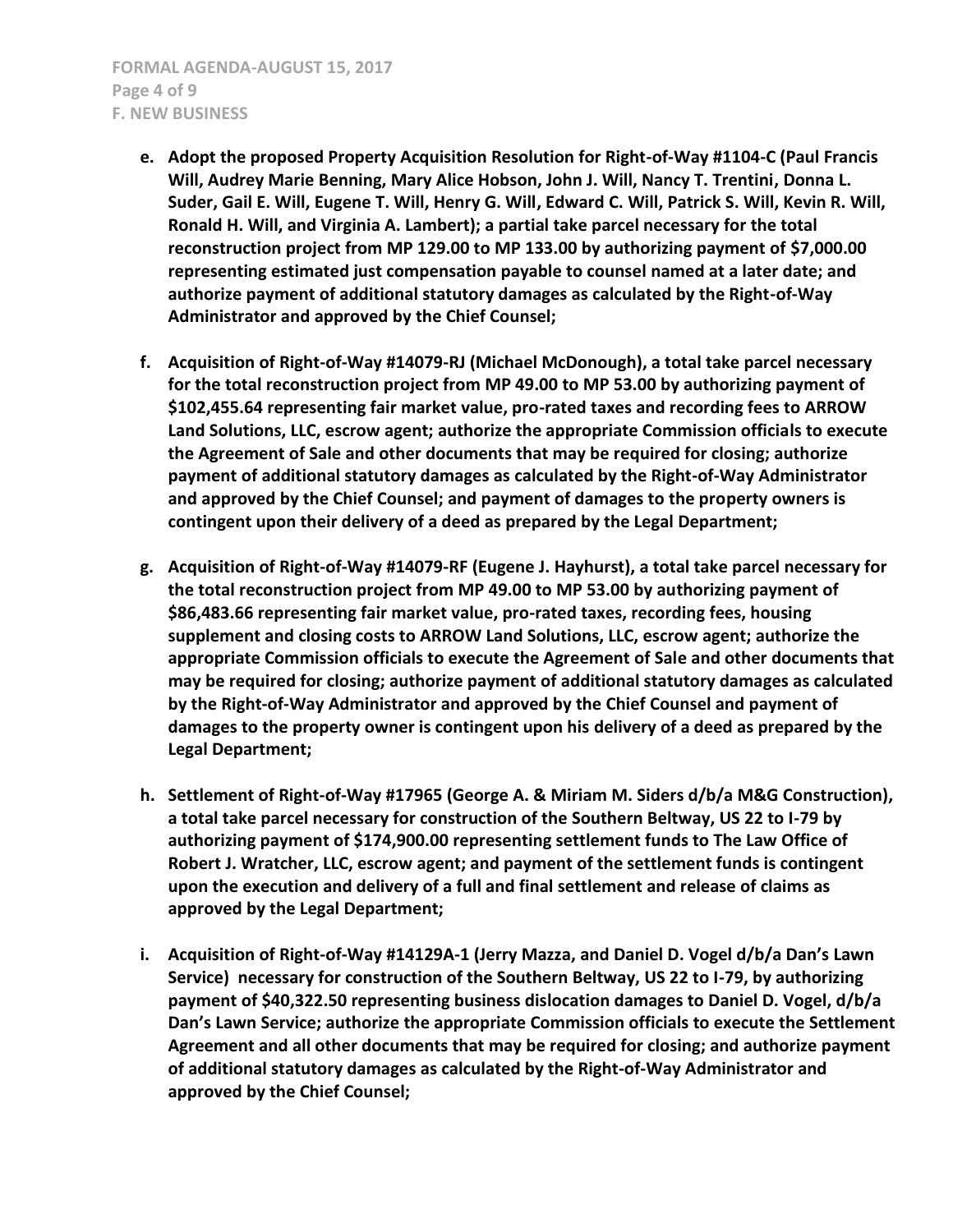- **j. Adopt the proposed Acquisition Resolution for Right-of-Way #14083-C (Plum Aqua Club), a total take parcel necessary for the total reconstruction project from MP 53.00 to MP 57.00 by authorizing payment of \$940,000.00 representing fair market value to Clark Hill, PLC, escrow agent; and authorize payment of additional statutory damages as calculated by the Right-of-Way Administrator and approved by the Chief Counsel;**
- **k. Acquisition of Right-of-Way #17729 (Columbia Gas Transmission, LLC), a total take parcel necessary for construction of the Southern Beltway, US. 22 to I-79, by authorizing payment of \$11,375.50 representing fair market value and recording fees to Coon & Company, Escrow Agent; authorize the appropriate Commission officials to execute the Agreement of Sale and other documents that may be required for closing; authorize the payment of additional statutory damages as calculated by the Right-of-Way Administrator and approved by the Chief Counsel; and payment of damages to the property owner is contingent upon its delivery of a deed prepared by the Legal Department;**
- **l. Settlement of Right-of-Way #17723 (Daniel A. Machek, Lucas Miller), a partial take parcel necessary for construction of the Southern Beltway, US. 22 to I-79, by authorizing payment of \$240,298.88 representing fair market value, pro-rated taxes and recording fees to Coon & Company, Escrow Agent; and payment of the settlement amount to the property owner is contingent upon its delivery of a deed and full and final release of claims as prepared by the Legal Department;**
- **m. Adopt the Proposed Property Acquisition Resolution for Right-of-Way #1031-R25 (Ronald J. & Priscilla A. Dreiling and Ruby Tuesday, Inc.), a partial take parcel necessary for the reconstruction of Bridge B-502 at MP 110.12 by authorizing payment of \$2,300.00 representing Estimated Just Compensation to counsel named at a later date; and authorize payment of additional statutory damages as calculated by the Right-of-Way Administrator and approved by the Chief Counsel;**
- **n. Acquisition of Right-of-Way #6502-B (Eileen M. Dickson and D&D Development Properties, LLC), a total take parcel necessary for the total reconstruction project from MP A31.00 to MP A38.00 by authorizing payment of \$1,504,602.71 representing fair market value and prorated taxes to Eileen M. Dickson and D&D Development Properties, LLC; authorize the appropriate Commission officials to execute the Agreement of Sale and other documents that may be required at closing; authorize the payment of additional statutory damages as calculated by the Right-of-Way Administrator and approved by the Chief Counsel; and payment of the fair market value to the property owners is contingent upon the delivery of a deed as prepared by the Legal Department;**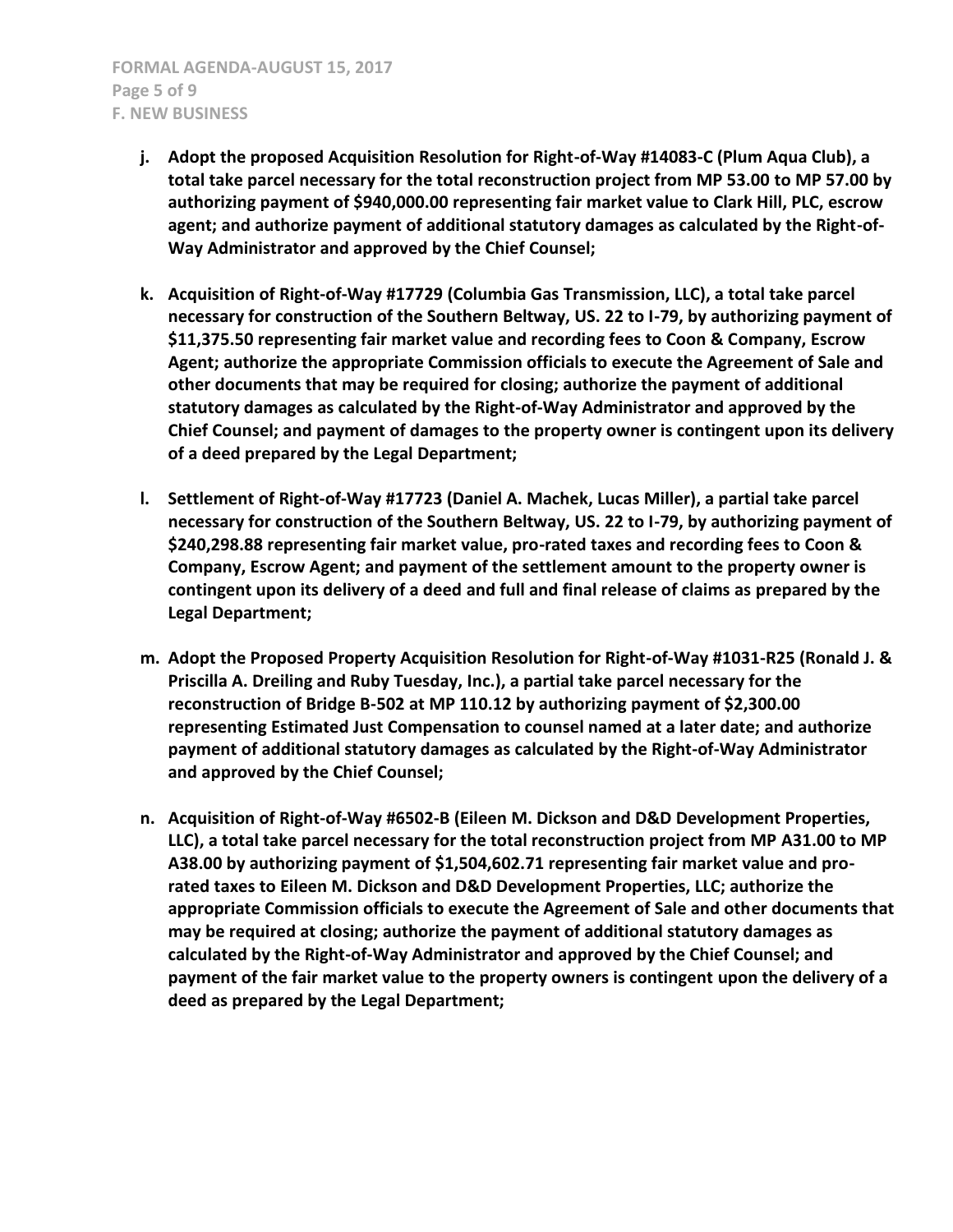**FORMAL AGENDA-AUGUST 15, 2017 Page 6 of 9 F. NEW BUSINESS**

- **o. Acquisition of Right-of-Way #3105-B (Tracy L. & Eddie R. Forrester), a partial take parcel necessary for the pre-entry ITS easement from MP 10.00 to MP 201.00 by authorizing payment of \$1,500.00 representing fair market value to Eddie R. and Tracy L. Forrester; authorize the appropriate Commission officials to execute the required settlement documents that may be required for closing; authorize the payment of additional statutory damages as calculated by the Right-of-Way Administrator and approved by the Chief Counsel; and payment of fair market value to the property owners is contingent upon their delivery of an executed Temporary Construction Easement as prepared by the Legal Department.**
- **4. Approve advertising for the items listed in memos "a" through "e":**
	- **a. Open-end construction inspection services between MP 0.00 and MP 247.00, I-376, Turnpike 576, Turnpike 66 and Turnpike 43;**
	- **b. Open-end construction inspection services between MP 247.00 and MP 359.00 and the Northeast Extension;**
	- **c. Open-end systemwide coating consultation services;**
	- **d. Sale of 10.06 acres of residential property located at 625 Diehl Road, Manns Choice, PA; which was purchased for the widening project at MP 141.50;**
	- **e. Human Capital Management (HCM) Solution.**
- **5. Approve the Award of Bids and the Issuance of Purchase Orders for the items listed in memos "a" through "g":**
	- **a. Toner and printer supplies, exercising the option to renew the agreement for an additional year (September 1, 2017 – August 31, 2018) with The Office Pal, Inc.; at a cost of \$110,000.00;**
	- **b. Welders truck, utilizing the Commonwealth's contract with MJR Equipment, Inc.; at a total award of \$126,963.00;**
	- **c. Eight (8) Case 721G rubber-tire wheel loaders; utilizing the Commonwealth's contract with Groff Tractor & Equipment, LLC; at a total award of \$1,419,198.00;**
	- **d. IT staff augmentation, exercising the option to renew the agreement for an additional year (October 1, 2017 – September 30, 2018) with Optimal Solutions & Technologies, Inc.; at a cost of \$1,000,000.00;**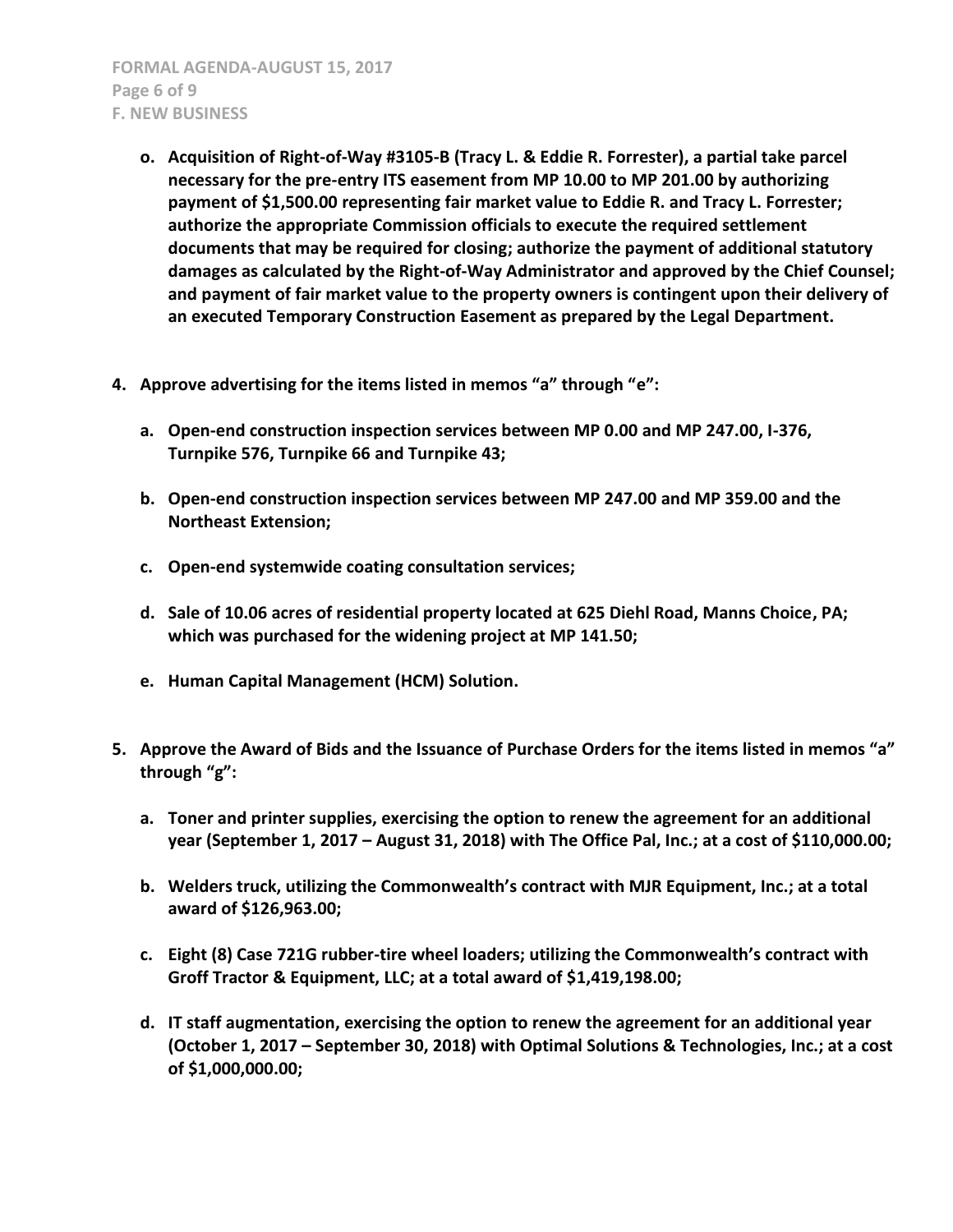**e. Stone, slag and gravel aggregates (September 1, 2017 – August 31, 2018), to the lowest responsive and responsible bidders:**

| <b>Hansen Aggregates</b>                | \$31,000.00  | Homewood, Gibsonia, Searights, Greensburg, Donegal, Jefferson Hills                                                                                                               |
|-----------------------------------------|--------------|-----------------------------------------------------------------------------------------------------------------------------------------------------------------------------------|
| <b>New Enterprise Stone &amp; Lime</b>  | 68,000.00    | Homewood, Gibsonia, Searights, Greensburg, Harrison City, Dongeal, Jeff<br>Hills, Somerset, Kegg, Everett, Burnt Cabins, Newville, Mt. Gretna,<br><b>Bowmansville, Slatington</b> |
| Hempt Bros.                             | 1,000.00     | <b>New Cumberland</b>                                                                                                                                                             |
| <b>Silver Hill Quarry</b>               | 3,000.00     | <b>Bowmansville</b>                                                                                                                                                               |
| Glasgow                                 | 3,500.00     | <b>Devault, Plymouth Meeting</b>                                                                                                                                                  |
| <b>Douglassville Quarry</b>             | 8,000.00     | Devault, Plymouth Meeting                                                                                                                                                         |
| <b>Eureka Stone Quarry</b>              | 3,000.00     | <b>Trevose</b>                                                                                                                                                                    |
| <b>Martin Stone Quarries</b>            | 5,000.00     | <b>Quakertown</b>                                                                                                                                                                 |
| <b>Locust Ridge</b>                     | 5,000.00     | Pocono                                                                                                                                                                            |
| <b>Wilkes-Barre Materials</b>           | 5,000.00     | <b>Wyoming Valley</b>                                                                                                                                                             |
| <b>Pennsy Supply</b>                    | 11,000.00    | Newville, New Cumberland, Mt. Gretna                                                                                                                                              |
| <b>H&amp;K Naceville Materials</b>      | 500.00       | <b>Quakertown</b>                                                                                                                                                                 |
| <b>Plumstead Materials</b>              | 3,000.00     | <b>Trevose</b>                                                                                                                                                                    |
| <b>Naceville Material-Joint Venture</b> | 500.00       | <b>Quakertown</b>                                                                                                                                                                 |
| <b>Lindy Paving</b>                     | 15,000.00    | Homewood, Gibsonia                                                                                                                                                                |
| <b>TOTAL AWARDS:</b>                    | \$162,500.00 |                                                                                                                                                                                   |

| f. | Unleaded gasoline (September 1, 2017 – August 3, 2018), to the lowest responsive and |                |                                                          |
|----|--------------------------------------------------------------------------------------|----------------|----------------------------------------------------------|
|    | <b>Petroleum Traders</b>                                                             | \$390,000.00   | Homewood, Jeff Hills, Harr. City, Pocono, Wyoming Valley |
|    | <b>Glassmere Fuel</b>                                                                | 308,000.00     | Gibsonia, Donegal, Greensburg                            |
|    | <b>Bedford Valley Petroleum</b>                                                      | 365,000.00     | Searights, Kegg, Everett, Burnt Cabins                   |
|    | <b>Talley Petroleum</b>                                                              | 337,000.00     | New Cumberland, Mt. Gretna, Bowmansville, Slatington     |
|    | PAPCO, Inc.                                                                          | 133,000.00     | <b>Newville</b>                                          |
|    | Riggins, Inc.                                                                        | 208,000.00     | Devault, Trevose, Quakertown                             |
|    | <b>TOTAL AWARDS:</b>                                                                 | \$1,741,000.00 |                                                          |
|    |                                                                                      |                |                                                          |

- **g. Fuel additives (through April 30, 2018), to the lowest responsive and responsible bidder, Penn Diesel Service Co.; at a total award of \$125,000.00.**
- **6. Approve the Award of Contract #S-006.00X002-3-22 for construction of Cashless Tolling on Turnpike 576, Section 54ABC between MP S0.62 and MP S5.70, to the lowest responsive and responsible bidder, Golden Triangle Construction Co., Inc.; at a not-to-exceed amount of \$4,772,158.65 and a contingency of \$225,000.00.**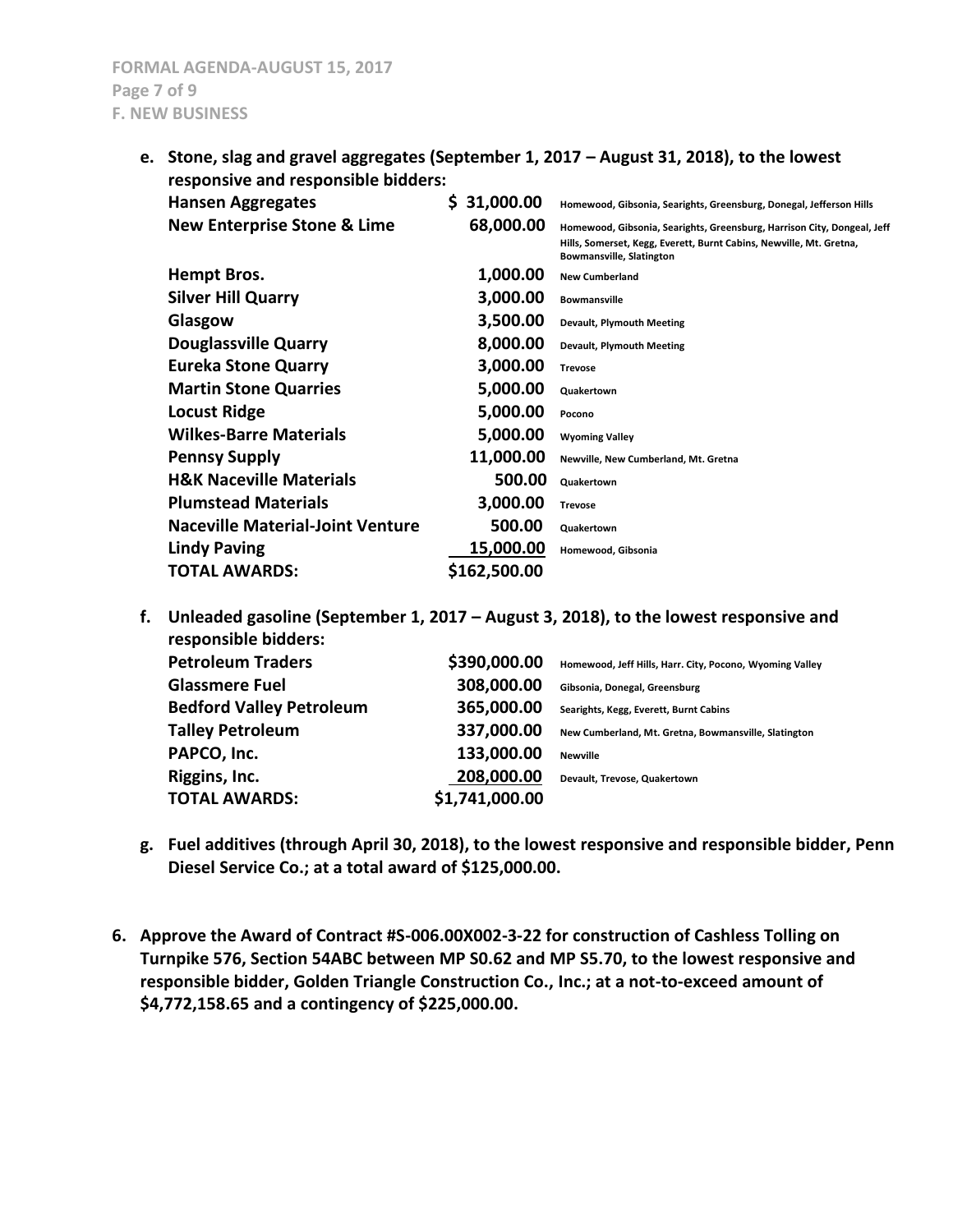- **7. Approve the Change Orders and Final Payments for the items listed in memos "a" through "f":**
	- **a. Change Order #1 and Final Payment for Contract #EN-00162-03-03 for bridge repairs between MP 109.91 and MP 236.22 with J.P.S. Construction Co., Inc., for a decrease of \$949,475.14 to reflect actual cost of the completed work authorizations; for a final contract value of \$1,050,524.86 and final amount due to the contractor of \$52,526.24;**
	- **b. Change Order #2 and Final Payment for Contract #EN-00115-03-02 for installation of signs along Toll I-376, Turnpike 66 and Turnpike 43 with Green Acres Contracting Co., Inc., for a decrease of \$4,083,589.52 to reflect actual cost of the completed work authorizations; for a final contract value of \$916,410.48 and final amount due to the contractor of \$21,762.33;**
	- **c. Change Order #3 and Final Payment for Contract #EN-00161-03-03 for roadway and miscellaneous repairs between MP 0.00 and MP 122.18 with Lane Construction Corp., for a decrease of \$127,774.15 to reflect actual cost of the completed work authorizations; for a final contract value of \$3,872,225.85 and final amount due to the contractor of \$193,611.29;**
	- **d. Change Order #2 for Contract #EN-00198-03-07 for roadway and miscellaneous repairs between MP A57.22 and MP A130.64 with Road-Con, Inc., for an increase of \$1,300,000.00 for additional shoulder reconstruction, pipe placement and bituminous pavement patching; for a revised not-to-exceed amount of \$3,700,000.00;**
	- **e. Change Order #1 for Contract #EN-00198-03-06 for roadway and miscellaneous repairs between MP 299.98 and MP 358.11 and between MP A20.00 and MP A57.22 with Road-Con, Inc., for an increase of \$1,100,000.00 for repairs to the roadway, shoulders and slopes; for a revised not-to-exceed amount of \$4,100,000.00;**
	- **f. Change Order #1 and Final Payment for Contract #T-312.00R001-3-02 for bituminous resurfacing between MP 312.25 and MP 319.32 with Reading Site Contractors, for a decrease of \$265,934.97 to balance items to actual work completed, and changes for pavement patching, repaving approach at MP 314.18, inlet repairs, 4" pavement markings and manhole cover replacement; for a final contract value of \$4,595,816.79 and final amount due to the contractor of \$199,202.78.**
- **8. Approve the negotiation and execution of Supplemental Agreement #2 with ALCM, LLC for construction management/inspection services for the roadway and bridge reconstruction from MP 215.00 to MP 227.00, for an additional \$1,501,072.10 for an increase in construction duration, additional home office construction management support, and additional construction consultation services; for a revised not-to-exceed amount of \$13,995,785.86.**